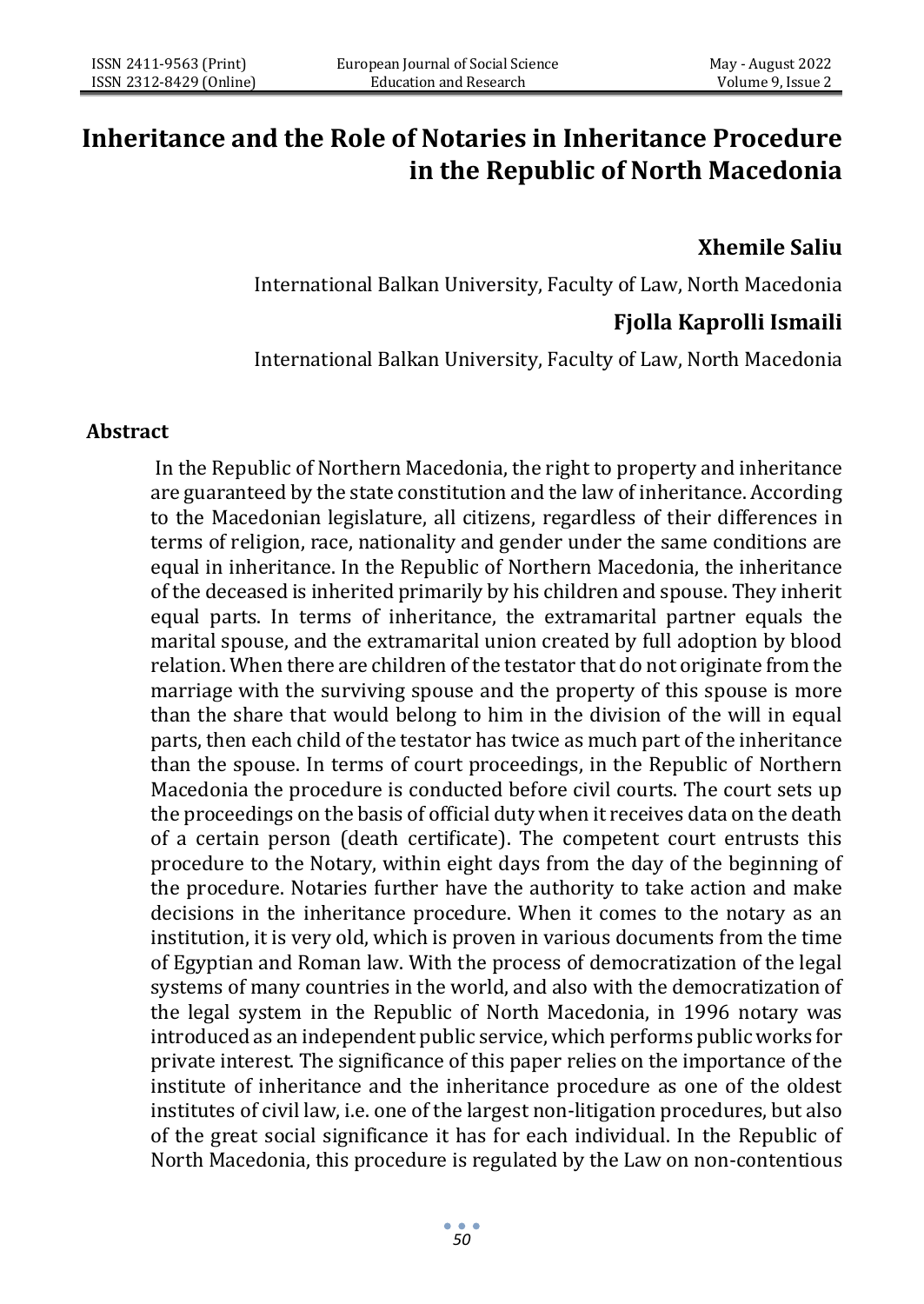procedure. This paper will try to focus on the work and the entrusted powers of the notary public in the inheritance procedure, as well as why the notary public was entrusted with the conduct of the inheritance procedure. All this is intended to be achieved through theoretical analysis and by analyzing cases before and after it was given to the notaries the authorization for conducting the inheritance procedure in our country. This paper in addition to having theoretical significance, will also have a number of practical aspects. Efforts will be made to show the practical importance of this paper, especially the reasons that contributed to the appearance of this novelty, i.e. the participation of the notary public in this procedure. First of all, with this unloading of the court from the inheritance procedures, the increase of the trust of the citizens, as participants in the inheritance procedure, has been achieved. Apart from this aspect, it also enables the acceleration of the resolution of cases and the increase of the efficiency of our legal system, because the cases will not remain closed in the drawers of judges for years, especially those cases that do not deserve to remain unresolved because they have nothing disputable. Through research methods will be identified difficulties in terms of legislation in the relevant field and the implementation of these legal norms in the application of regulation in this field.

**Keywords:** *Inheritance in Republic of North Macedonia, Inheritance court proceedings, Notaries as trustees of the court*.

# **Introduction**

### **Inheritance Law and Compulsory Portion in the Territory of Republic of North Macedonia and the Changes that Should Be Made**

Considering the fact that the Republic of Northern Macedonia and its territories in the past have been under the legislative power of the Former Yugoslavia, to analyze the inheritance in general as well as the compulsory portion of the inheritance in particular we must go back in time because it is the Yugoslav legislature that has taken deep roots, which is still felt today in the Macedonian legislature. Thus, in the territory of the Republic of Northern Macedonia, after the Second World War in the field of inheritance, the first Federal Law on Inheritance of 1955 was applied, the rules of which were the basis for the adoption of later laws in the field of inheritance<sup>1</sup> (Federal Inheritance Law 1955; RFNJ). Thus from that time the legal inheritance in the strict sense of the word which includes the regular legal as well as the imperative inheritance (the necessary part of the inheritance) if analyzed in historical terms, we can see that it has undergone changes, namely this institute has been dynamic and in comparative connotation has been different from one state to another, as regards testamentary inheritance from this year (1955) to the present there has not been as

<sup>1</sup> Federal Inheritance Law 1955; RFNJ (ФНРЈ Службен.весник 20/1955); 20/1955.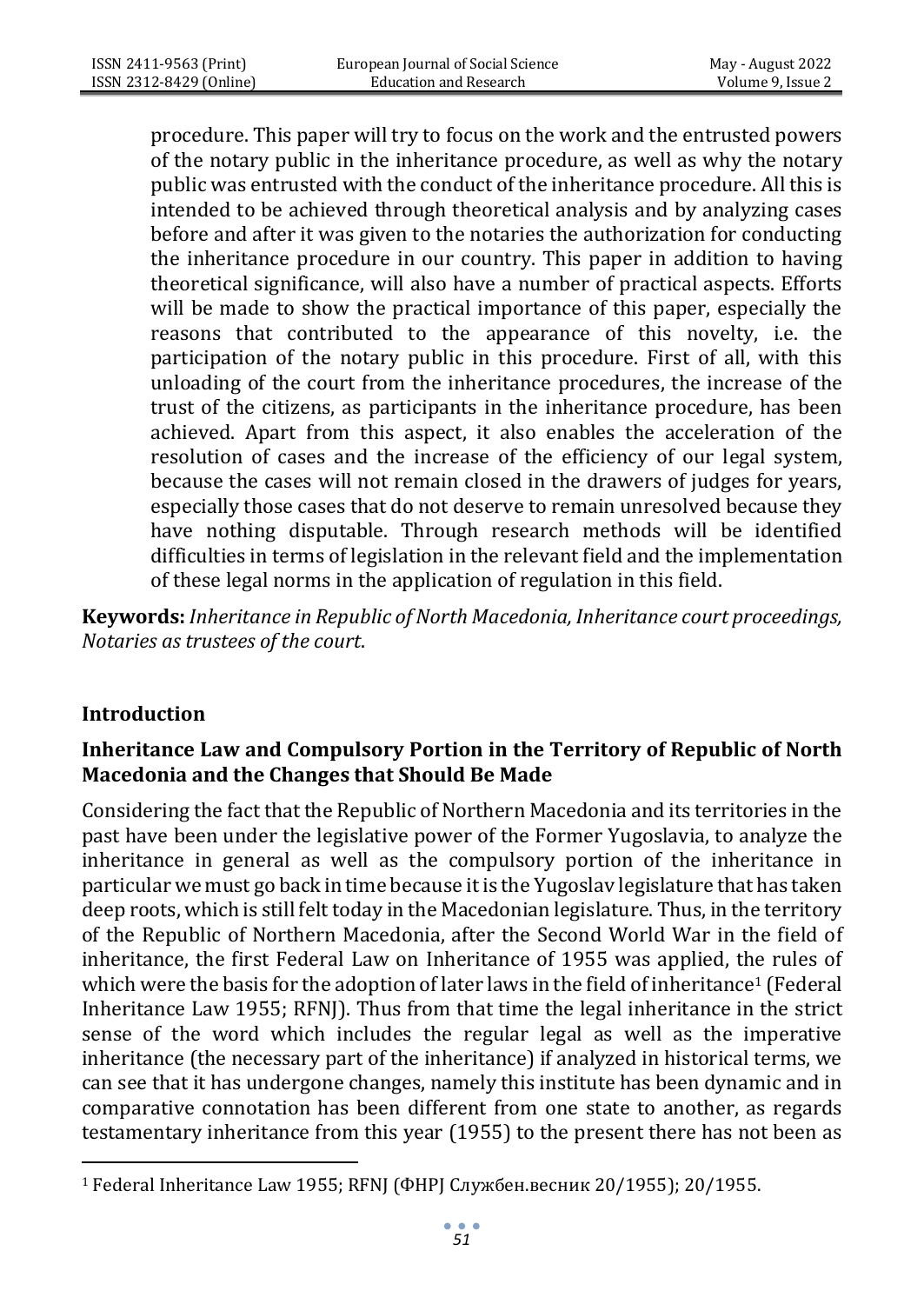much dynamism and variability compared to the legal inheritance, with a few exceptions which we will mention in the following sentences<sup>1</sup> (Markovic, 1972, pp.30-70, 100-150, 270, 287-410).

And then, with the enactment of the 1971 Constitutional Amendments, normative jurisdiction over substantive issues of inheritance law passed from Federal competences to the competence of republics and provinces<sup>2</sup> (Official Gazette of SFRY", no. 42/65 and 47/65). It turns out, then, that the Inheritance Law enacted in 1973 was based largely on inheritance rules from the 1955 federal law of Yugoslavia<sup>3</sup> (Official Gazette of SRM, p.998, 1973). The Law on Inheritance of 1973 was adopted and implemented until the independence of the Republic of Northern Macedonia. Thus, after the independence of the Republic of Northern Macedonia and after the adoption of the constitution in 1991<sup>4</sup> ( Constitution of Republic of North Macedonia, article 443), five years later, the 1996 inheritance law was passed<sup>5</sup> (Law of Inheritance of North Macedonia)

Even in this law, most of the rules of legal-inheritance nature are incorporated based on the inheritance law of 1973 and the federal law of 1955. One of the rules of a legalhereditary nature that has been incorporated and borrowed from these previous laws is the aspect of the circle of blood heirs or those of marriage. However, in recent decades there have been major changes in marital and family relationships that inevitably affect inheritance as well, due to the close link that exists between the family and the law of inheritance<sup>6</sup> (Kok, 2015, page 479-514; 2015 & Barlow, 2006,

<sup>1</sup> Slavko Markovic - Inheritance Law - Faculty of Law - Nis - pp.30-70; 100-150; -270; 287-410, 1972.

<sup>2</sup> See: Decision on promulgation of the Constitutional Amendments (Official Gazette of the Socialist Federal Republic of Yugoslavia, Belgrade, No. 29, July 8, 1971, - Article 15 On the day this Law enters into force, the following federal laws shall cease to apply: 26) of the Law on Inheritance ("Official Gazette of SFRY", no. 42/65 and 47/65), except for the provisions of Articles 186 to 190 and the provisions relating to the procedure in inheritance matters.

<sup>3</sup> Decree on the Promulgation of the Law on Inheritance (The Law on Inheritance was promulgated and approved by the Assembly of the Socialist Republic of North Macedonia at the session of the Assembly of the Republic, held on 25 September 1973, and at the session of the Municipal Assembly, held on 25 September 1973, No. - 03-2316, Skopje - Official Gazette of SRM, p.998, 1973.

<sup>4</sup> Pursuant to Article 443 of the Constitution of the Republic of Macedonia, the Assembly of the Republic of Macedonia at its session held on November 17, 1991, adopted a DECISION DECLARING THE CONSTITUTION OF THE REPUBLIC OF MACEDONIA - The Constitution of the Republic of Macedonia was adopted, which held on November 17, 1991.

<sup>5</sup> LAW ON INHERITANCE (Published in the Official Gazette of the Republic of North Macedonia, No. 47 of 12.09.1996); Law database - [www.pravdiko.mk](http://www.pravdiko.mk/) 

 $6$  Jan Kok – Cohabitation in Europe : a revange of history, Journal : The History of the Family, Volume 20, 2015, ISSN 1081-602X; page 479-514; 2015 & Anne Barlow - Cohabiting relationships, money and property: The legal backdrop - Journal of Socio-Economics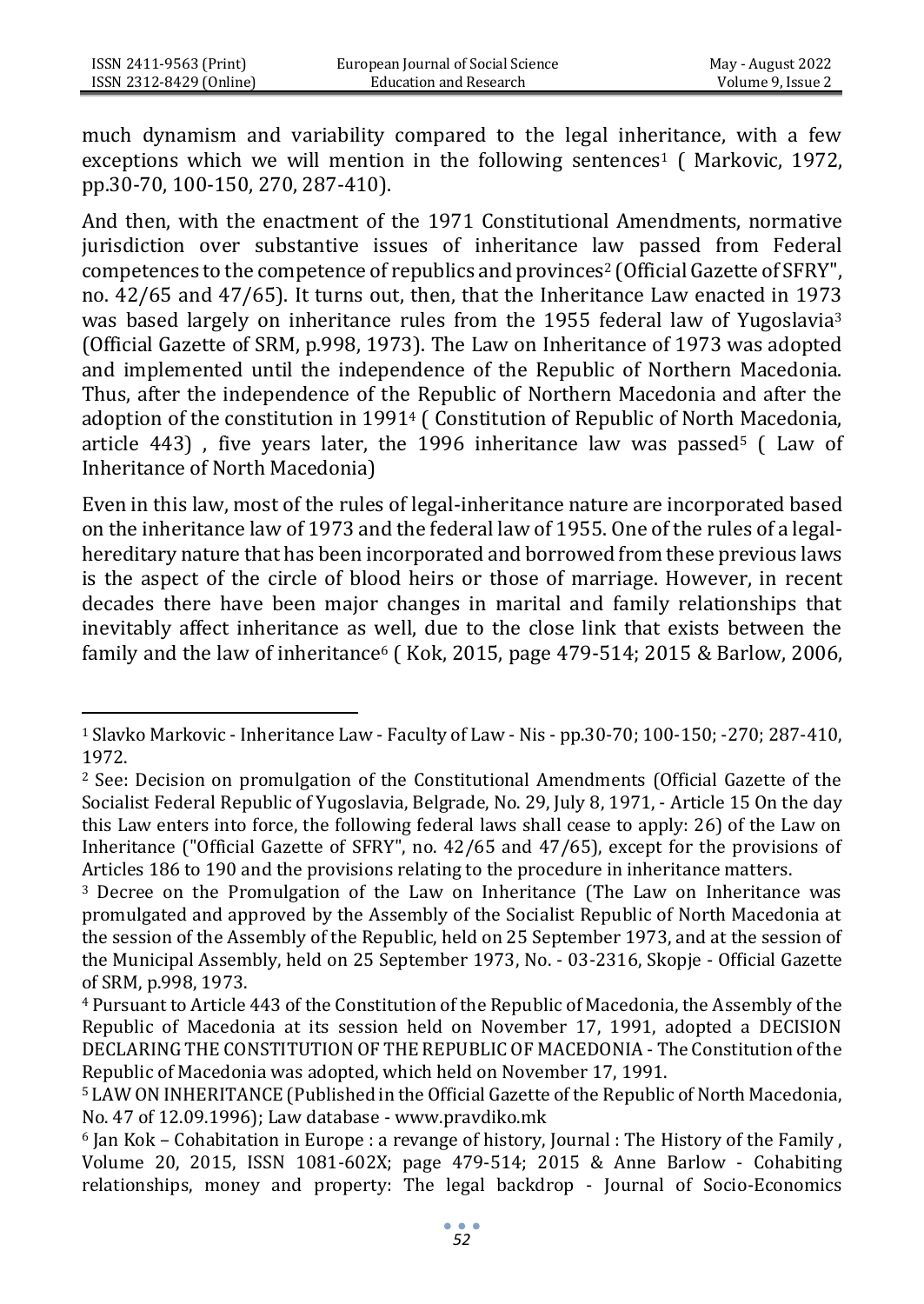pp- 502-518 & Grego, 2020, pp- 138-143 ) and therefore I think that finally, the law of inheritance of the Republic of Northern Macedonia should be rebuilt and modernized, especially in the field of incorporation of the extramarital partner as legal heir<sup>1</sup> ( Law of Inheritance of North Macedonia, article 4, 1996). Moreover, a major drawback of the existing Law on Inheritance is that it contains numerous legal gaps, i.e. there are issues that are not regulated and that create problems in practice, which leads to legal uncertainty in the field of inheritance. This legal uncertainty stems from the fact that numerous legal institutions in the Macedonian Law on Inheritance are not regulated at all, one of them being the inheritance contract<sup>2</sup> ( Inheritance Law of the Republic of Northern Macedonia, article 6, 1996)

Thus, I think that the Republic of Northern Macedonia should at least follow the contemporary trend of inheritance regulation that is being done by the states of the territory of the former Yugoslavia and in this case should incorporate the inheritance contract as a basis for inheritance. This legal basis for inheritance also exists in Bosnia and Herzegovina<sup>3</sup> ( Law of Inheritance of Bosnia and Herzegovina, article 5, 2014) as well as in the Republic of Serbia, where it is provided that such a contract could be concluded only between the spouses<sup>4</sup> (Civil Code of the Republic of Serbia, Chapter IV – Contracts in inheritance law, article 2776) . Thus, we can say that the law of inheritance of the Republic of Northern Macedonia from 1996, has not brought any major innovations compared to previous laws which were implemented in the territory of our state. This applies to inheritance in general as well as for the compulsory portion of the inheritance in particular. What is worth mentioning is the fact that, on the occasion of the adoption of the first civil code in our country, which must be adopted in the near future, radical changes and modern reforms must be made and will be made in the sphere of inheritance law.

Thus in the Republic of Northern Macedonia, the commission for preparation of the Civil Code prepared important reforms of the inheritance legislation regarding the introduction and detailed regulation of the inheritance contract, ensuring the legal right of inheritance of the child conceived after death, the introduction of the

<sup>37(2):502-518, 2006 &</sup>amp; Christandl Grego – Succession rights for cohabitants, - Edinburgh Law Review. Jan2020, Vol. 24 Issue 1, p138-143. nr./2020.

 $<sup>1</sup>$  Because, the extramarital partner in the Republic of Northern Macedonia is not presented as</sup> a legal heir in inheritance law; however, this right is granted to persons who have a blood relationship, which relationship arises due to the existence of an extramarital relationship between the testator and his heir. This is confirmed by Article 4 of the Law on Inheritance of the Republic of Northern Macedonia, 1996.

<sup>2</sup> Inheritance Law of the Republic of Northern Macedonia, 1996, Article 6.

<sup>3</sup> LAW ON INHERITANCE IN THE FEDERATION OF BOSNIA AND HERZEGOVINA - "Official Gazette of the Federation of Bosnia and Herzegovina", No. 80/14 of October 1, 2014, Article 5 (3) Inheritance rights are acquired under the provisions of this law, will or law.

<sup>4</sup> Government of the Republic of Serbia, Commission for the drawing up of the civil code, Civil Code of the Republic of Serbia, Chapter IV – Contracts in inheritance law, article 2776.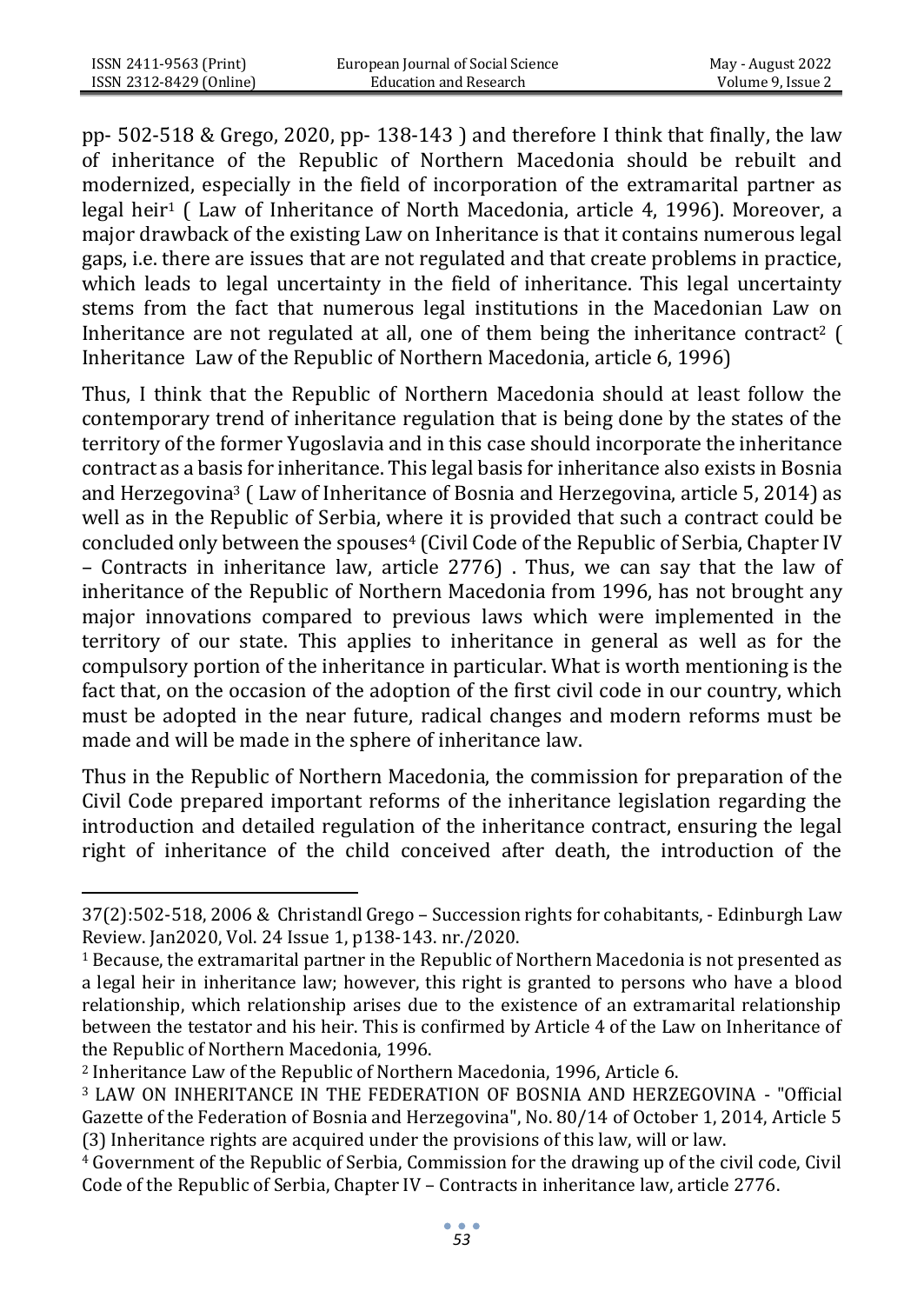possibility for extramarital partners to present themselves as legal heirs, the change of the legal nature of the right to a compulsory portion of the inheritance and the provision for it to be obligatory, to introduce subjective criteria for the necessary heirs from the first hereditary order, to provide a three-year period for gift returns, to introduce a notarial will, to create a register of wills, to ensure the exclusive competence of notaries in the field of inheritance agreements and so on<sup>1</sup> (Mickovic, 2018 ). Therefore, we can say that the Republic of Northern Macedonia, in a not too distant relative, will join the contemporary trend and the way of regulating the inheritance in general and the compulsory portion of inheritance in particular based on European civil codes as well as changes made in recent decades in neighboring states.

### **Methodology**

In this paper are used *theoretical methods* to achieve the goals outlined in this paper. With their help, the domestic regulations will be analyzed, which regulates the inheritance procedure.

In the paper are used *the normative method*, as one of the most important methods, especially when it comes to analyzing court proceedings, i.e. the procedure initiated by notaries as trustees of the court, and especially when it is used to analyze our and foreign positive regulations.

An inevitable method, when it comes to research, is the *historical method*, which also has an important place in this paper, especially when it comes to analyzing and studying the inheritance procedure in the Republic of North Macedonia from ancient times until today, with the help of which are concluded what factors contributed to the introduction of a novelty such as the transfer of jurisdiction from national courts to the notaries as trusties of the court to decide in inheritance procedure.

Finally, *deduction and induction are two methods that are use*, which helped to reach out appropriate conclusions. Deduction method is used in order to reach accurate conclusions through analysis and study. So, through such a method from general findings are reached to concrete findings. In addition to the induction method, its analogue method, the induction method, also is used. With induction method the general conclusions are drawn from concrete findings.

<sup>1</sup> Dejan Mickovic - "Contemporary tendencies in the inheritance legislation and the need for reforms of the Macedonian inheritance law in the Civil Code" & Angel Ristov - "The most important reforms in Book IV - Inheritance relations from the Draft Civil Code of the Republic of North Macedonia", - SCI.E.NTIST "Civil Code of the Republic of North Macedonia: a factor for legal certainty and the rule of law" - the seminar "Civil Code and the reform of Macedonian inheritance law", organized by the Institute for Legal and Economic Research and Education "Juridika Prima"- Skopje, 2018.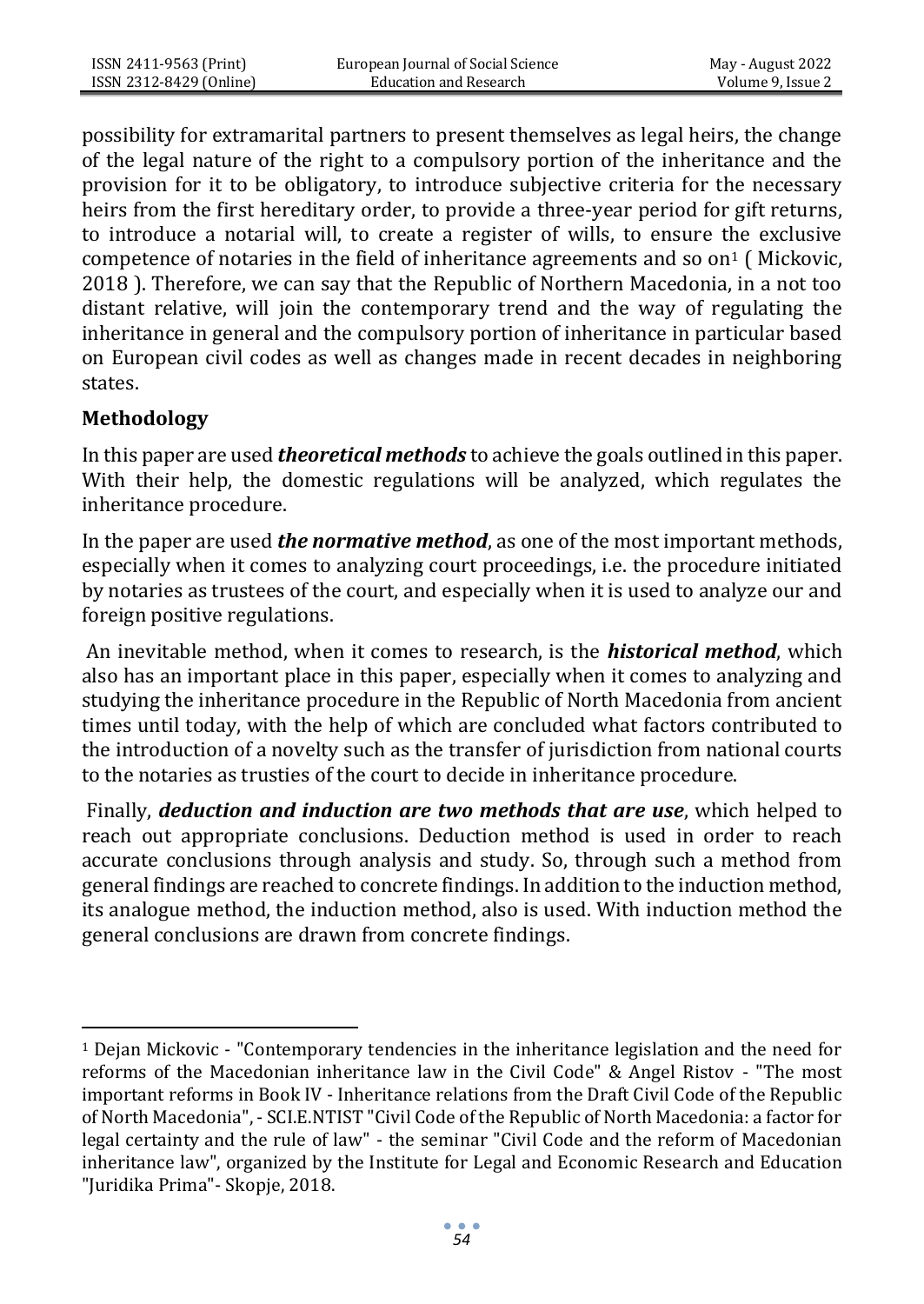### **The Role of Notaries in Inheritance Procedure in the Republic of North Macedonia**

"The overload of the courts with undisputed cases is enormous".<sup>1</sup> ( Јаневски, 2019, pp-30 ) This slows down the solving of these cases, as well as other disputed cases. Integration processes, in addition to reforms and other requirements, require changes in the judiciary, in particular, insist on faster solving of cases and to ensure faster legal protection of procedural subjects. This process started in 1996 with the adoption of the first Law on Notaries<sup>2</sup> (Law on notaries of North Macedonia, 2009) and as such continues today. Finally, the adoption of the new Law on non-contentious procedure<sup>3</sup> (Law on non-contentious procedure of North Macedonia, 2008) in 2008 enabled the transfer of powers from the court to the notaries known as "trustees of the court", who work and function in the region of the Basic Court ( Law on noncontentious procedure of Republic of North Macedonia, article 127-131).<sup>4</sup> Prior to the enactment of the 2008 LNP, the testator's estate was decided by a single judge from the Basic Court, regardless of whether or not there was a dispute between the parties, or who the heirs were, whether there were property disputes, which part of the inheritance is of the deceased or which parts belonging to the heirs.

Article 136 of the Law on Inheritance<sup>5</sup> (Law of Inheritance of Republic of North Macedonia ) clearly stipulates that the supervision during the performance of the function of the notary public in deciding the entrusted case is done by the body that has entrusted the case to the notary public. During the inheritance procedure conducted by the notary public, the court may confiscate the inheritance case if it finds that he/she does not perform his/her function in a professional manner, in accordance with the Law or in accordance with the Code of Professional Ethics of notaries. In this case, the court will ask the notary public to return all documents and records related to the entrusted case. In cases when the notary public refuses to return such documents, "the court may fine the notary public" (paragraph 4, Article 138). Supervision of the work of the notary public is also performed after the completion of the inheritance procedure, ie the decision made by the notary public, where it is allowed to file an objection against that decision, which is decided by the court.

2.1 The procedure of the notary public on inheritance case/procedure

The inheritance procedure, conducted by a notary public as a trustee of the court, always begins after the receipt of the case by the President of the Basic Court, within

<sup>1</sup> Јаневски.А. *Потреба од растоварување на судовите од неспорни работи*, Нотариус, nr.12, pg. 30

<sup>2</sup> Law on notaries, "Official Gazette of Republic of Macedonia", nr. 55/07, nr. 86/2008, nr. 39/2009, nr. 135/11

<sup>3</sup> Law on non-contentious procedure, "Official Gazette of Republic of Macedonia", nr 9/2008

<sup>4</sup> Articles 127 – 131 from Law on non-contentious procedure of Republic of North Macedonia

<sup>5</sup> Article 136 - Law of Inheritance of Republic of North Macedonia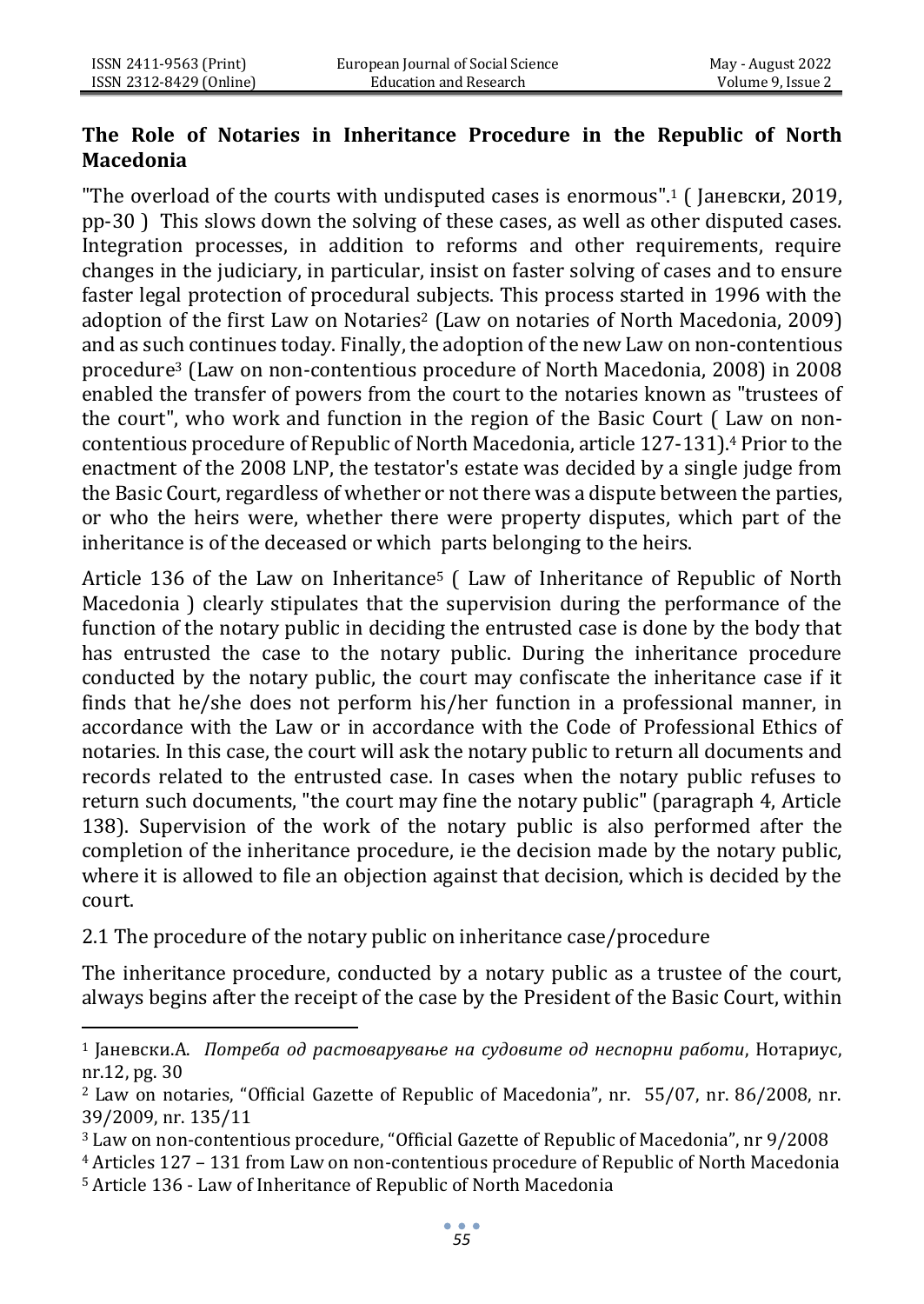8 days from the day when the case is registered in the relevant court registers. The notary authorized and competent for conducting the procedure, after the submission of the case by the court, has the duty to check the death certificate and to determine whether the death certificate is complete or not. If the death certificate contains all the necessary data, the notary public will continue with the procedure. However, in many cases, to notaries are delivered incomplete death certificates, and in some cases only excerpts from the registry of the dead. In this case, the notary public can act in two ways: a) to complete or compile the death certificate himself, or b) to entrust the completion or compilation to the competent registrar.

The hearing for deciding for the inheritance of the decease, is the central and most important part of the inheritance procedure, which is held immediately after the notary public, as a court trustee, undertakes all necessary procedural actions, which must be taken according to the Law on non-contentious procedure. Pursuant to Article 167 of the Law on non-contentious procedure, the notary public will "schedule a hearing"<sup>1</sup> ( Law on non-contentious procedure of North Macedonia, article 167 ) when he deems it necessary or when requested by one of the persons summoned to the inheritance (heirs, legatees, or third parties). All heirs invited and interested in the inheritance of the deceased person are invited to the hearing. "The hearing for the deciding of the inheritance property is conducted orally"<sup>2</sup> (Јаневски & Камилоска, 2020, pp-132 ) and as such is considered a central part of the whole procedure. All issues and problems related to the inheritance property of the deceased will be discussed at the hearing. Such are considered issues related to the number of heirs, the size and value of the inheritance parts, as well as many other important issues for the procedure.

The hearing always begins with an "invitation" (Law on non-contentious procedure of North Macedonia, article 167 ) 3. The invitation is delivered to all persons who in one way or another have an interest in discussing the deceased legacy. According to the Law on contentious procedure<sup>4</sup> (Law on contentious procedure of North Macedonia ) and Law non-contentious procedure, the invitation should contain all the data about the deceased person and the heirs, such as: name, surname, address of residence. In addition, the summons also contains data on the address of the notary public's office, as a court trustee, as well as the date and time of the hearing.

<sup>1</sup> Article 167 from Law on non-contentious procedure

<sup>2</sup> Јаневски.А, Зороска - Камилоска. Т, pg. 132

<sup>3</sup> Article 167, pg. 2 from Law on non-contentious procedure

<sup>4</sup> Law on contentious procedure, "Official Gazette of Republic of Macedonia", nr. 79/05, 110/08, 83/09, 116/10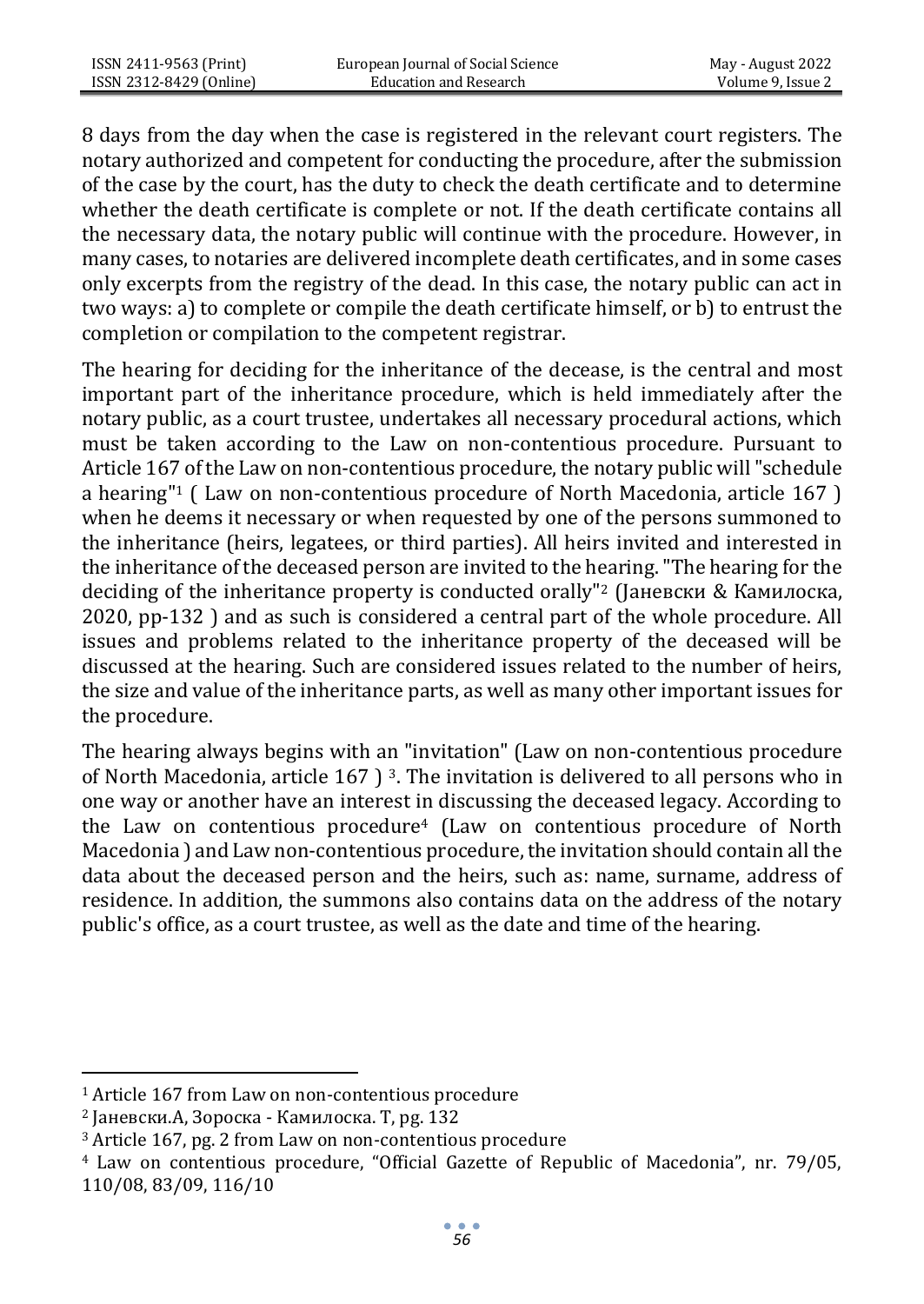The Notary Public shall also inform the participants in the procedure that they are obliged to submit to him all the legal acts that the testator had at his disposal before his death (Law on non-contentious procedure of North Macedonia).<sup>1</sup>

 The notary public in the invitation for hearing will inform the participants about their right to be able to give a statement regarding the acceptance or to give up from the inheritance part until the end of the procedure (Law on non-contentious procedure of North Macedonia, article 167 ) .<sup>2</sup>

After the invitations for participation in the hearing for discussion for the inheritance have been sent, and after the notary public has taken the statements from the heirs for their acceptance as heirs, the next step of the notary public in the hearing is to determine the heirs and their inheritance parts on the basis of a law or a will, if the deceased left any. So, at the hearing, the heirs, legatees and other persons who have some interest from the testator will be informed about their rights and obligations arising from their inherited parts. If there are no disputes between the subjects during the inheritance procedure, the notary public will complete the procedure with a final decision. But in practice it often happens that a dispute arises. In this case, the notary public is obliged to stop the procedure and to advise the subjects to start a litigation procedure before the competent court.

### 2.2 Decision for declaring the heirs

After holding the hearing and after taking the statements of the heirs, the notary public is obliged to complete such a procedure with a decision, i.e. to decide for the inheritance rights. With this decision, the notary public finally determines the heirs of the deceased, who have the right to inherit his property (Article 177). The decision for inheritance has a declarative nature, because with it the heirs are only declared as heirs of the deceased. The final decision for inheritance should be submitted immediately to the Public Revenue Office, because the Law governing these taxes stipulates that the tax liability for payment of inheritance tax arises at the moment of the validity of the decision for inheritance. When it comes to concluding a gift agreement, the tax liability arises at the time of concluding the same agreement (Article 15 of the LPT). The Law on Property Taxes<sup>3</sup> (Law on Property Taxes, 2004)

<sup>1</sup> The notary public, in accordance with Article 167 of the Law on non-contentious procedure, in the invitation for hearing is obliged to point out to the heirs that if the testator left a testament, to submit it in writing, i.e. to submit the document in which the oral testament is registered or to inform witnesses about the oral testament.

<sup>&</sup>lt;sup>2</sup> The notary public is obliged to inform each participant in the procedure that for each of their absence from the hearing, as well as for each of their refusal to give a statement, he will decide on their right and the property of the deceased, based on the data owns at that moment. Art.167 from Law on non-contentious procedure.

<sup>3</sup> Law on Property Taxes, "Official Gazette of Republic of Macedonia", nr. 61/2004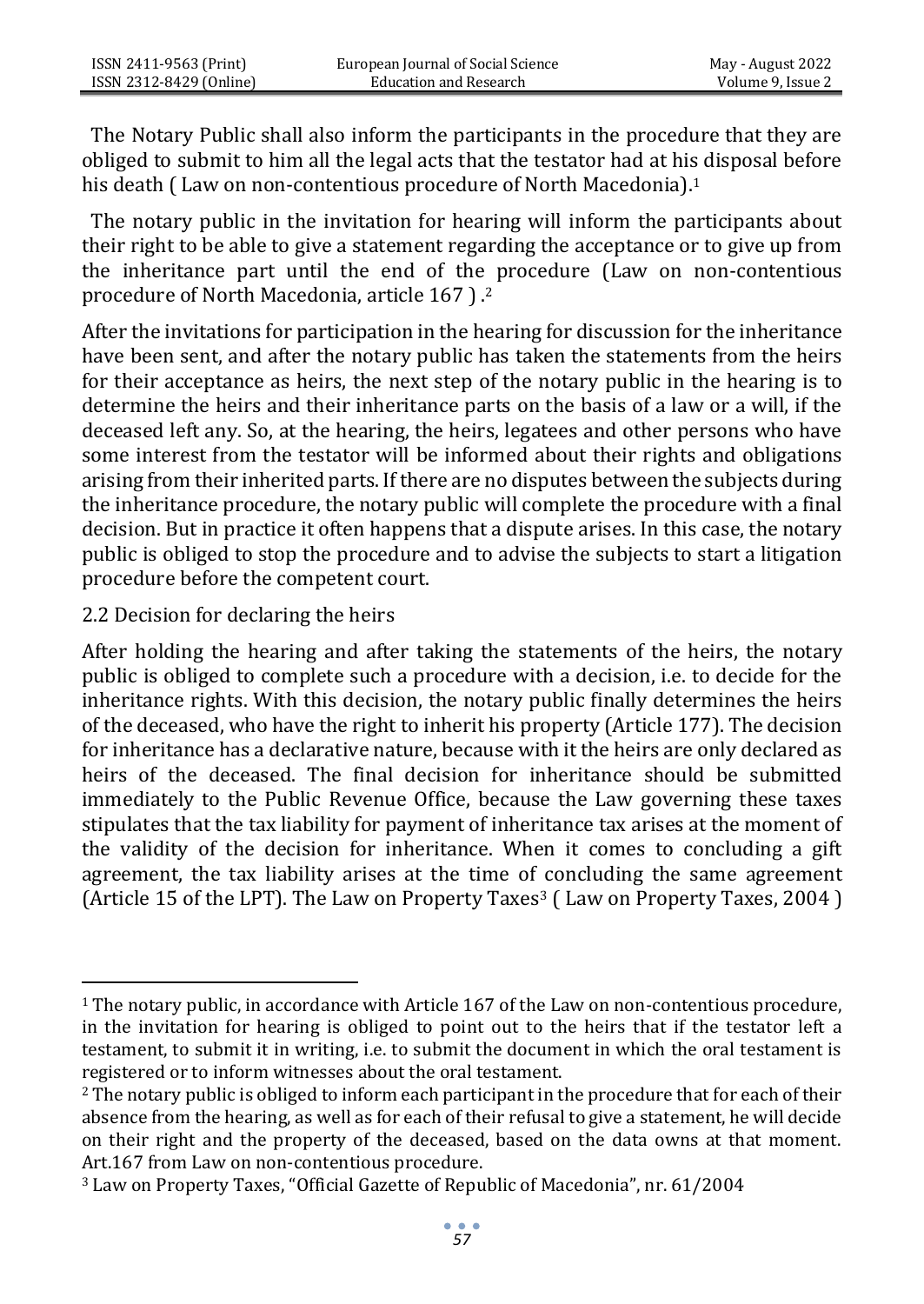also provides relief when it comes to paying inheritance or gift tax ( Law on Property Taxes, 2004, article 17) .<sup>1</sup>

The data (content) of the inheritance decision are precisely defined by the Law of noncontentious procedure (Law on non-contentious procedure of Republic of North Macedonia, article 177) .<sup>2</sup>

At the beginning the decision contains data about the deceased, such as: name and surname, father's name (for married women maiden name), profession, date and place of birth, citizenship and social security number. In addition, the inheritance decision contains data that are necessary to determine the size of the inheritance part. Such data are considered the data on the real estate rights, which the notary public can provide from the cadaster books, as well as the data on the real estate. Then, in the decision, the data on the heirs take an important place, who with the validity of this decision will be the bearers of the rights and obligations that were previously on the deceased person. Data of the heirs are: name, surname, father's name (women maiden name), place of residence and their social security number. In addition to the identification data of the heirs, the inheritance decision will include all data related to the size (value) of the inheritance, the base of inheritance (law - will), as well as the heir-deceased relationship (spouse, parent, child, adopted children, etc.).

The decision for inheritance also contains data regarding the inheritance rights of the heirs (whether the right of the heir is postponed until the fulfillment of a condition, which condition depends on a termination condition (order), or is limited by the right of usufruct or some other law). Thus, this section will indicate the ways and conditions for exercising the rights of heirs. Finally, the decision will also include the data referring to the legatees and third parties to whom the legacy, usufruct or some other right from the inheritance belonged, which indicates exactly that right (Art. 177, para. 5 of the Law on non-contentious procedure). Such data are: name, surname, ID number, place of residence and their profession.

At the hearing for deciding about the inheritance property and rights, the heirs may reach or propose an agreement on the division and the manner of division of the inheritance. This agreement will be accepted by the notary public only if it is not contrary to the rules of the Law on non-contentious procedure, which regulate this

<sup>1</sup> Inheritance tax and gift tax is not paid by the heir, i.e. the recipient of the gift from the first inherited order, the heir, i.e. the recipient of the gift from the second inherited order, i.e. the received apartment as a gift, i.e. family residential building if he lived with the testator, i.e. the gift giver in a joint household at least one year before the death of the testator, i.e. at the moment of receiving the gift, provided that he and his family members do not have another apartment, i.e. a residential building, the second heir inherits, i.e. receives agricultural land if his agriculture is a basic activity and who lived with the testator, i.e. the giver of the gift in a joint household at least one year before the death of the testator, i.e. the giver of the gift, Article 17, Law on Property Taxes, Official Gazette of the Republic of Macedonia, no. 61, 2004 .

<sup>2</sup> Article 177 from Law on non-contentious procedure of Republic of North Macedonia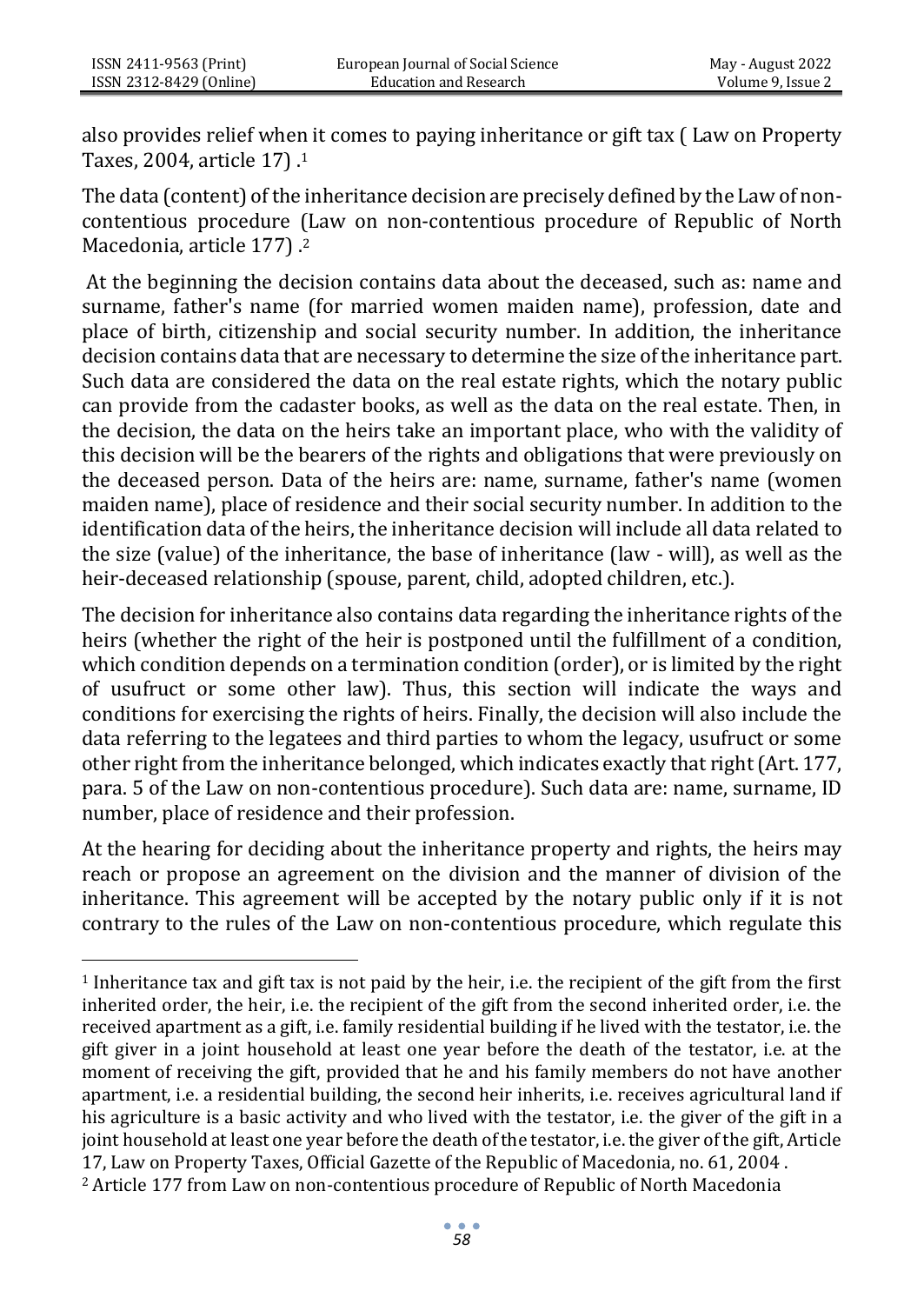procedure. There are a number of cases where such agreements are contrary to this Law. Such cases are when the agreement is reached as a result of violence, threat or similar. When it is determined that the agreement between the participants is in accordance with the Law on non-contentious procedure, the notary public will enter such an agreement in the decision for inheritance (Law on non-contentious procedure of Republic of North Macedonia, article 177 ) .<sup>1</sup> The notary public is obliged to hand over in writing the decision for inheritance, with which it is decided about the inheritance rights, to all heirs and other persons who have submitted to the notary public a request for exercising some right from the inheritance property of the deceased. The notary public is also obliged to send the decision on inheritance to the participants and to give them legal advice on their right to file an appeal within 8 days.

# **Conclusion**

The profession of notary in the Republic of North Macedonia has existed for 25 years. The notary public dates back to 1998, when the first notaries public who performed the public service were elected on the systematic basis of the Law on Notary Public Affairs of 1996, which regulated for the first time the basic competencies of the notary public as an independent, sovereign and public service. The first notaries public in the Republic of North Macedonia started working on June 15, 1998, and soon after, the Notary Chamber of the Republic of North Macedonia and its bodies were established in the same year. The Notary Chamber of the Republic of North Macedonia takes care of the legal operation of notaries, conscientious and responsible performance of the notary service, preservation of reputation and honor of notaries, protects their rights and interests, decides on their rights, obligations and responsibilities. And when it comes to the subject about inheritance, notaries in our country have some roles. According to the legal framework of the Law on Inheritance of the Republic of North Macedonia, the testator can express his last will to a notary public as a court trustee. The legal system of the Republic of North Macedonia does not provide for the existence of a special type of will in the form of a notary will. According to the Law on Notary, notaries public can compose a will in the form of a notary act according to the provisions that apply to compiling a court will contained in the Law on Inheritance. And when it comes to inheritance procedure, the hearing for deciding for the inheritance of the decease, is the central and most important part of the inheritance procedure, which is held immediately after the notary public as a court trustee, undertakes all necessary procedural actions, which must be taken according to the Law on non-contentious procedure.

 After holding the hearing and after taking the statements of the heirs, the notary public is obliged to complete such a procedure with a decision, i.e. to decide for the inheritance rights. With this decision, the notary public finally determines the heirs of the deceased, who have the right to inherit his property. The decision for inheritance has a declarative nature, because with it the heirs are only declared as

<sup>1</sup> Ibid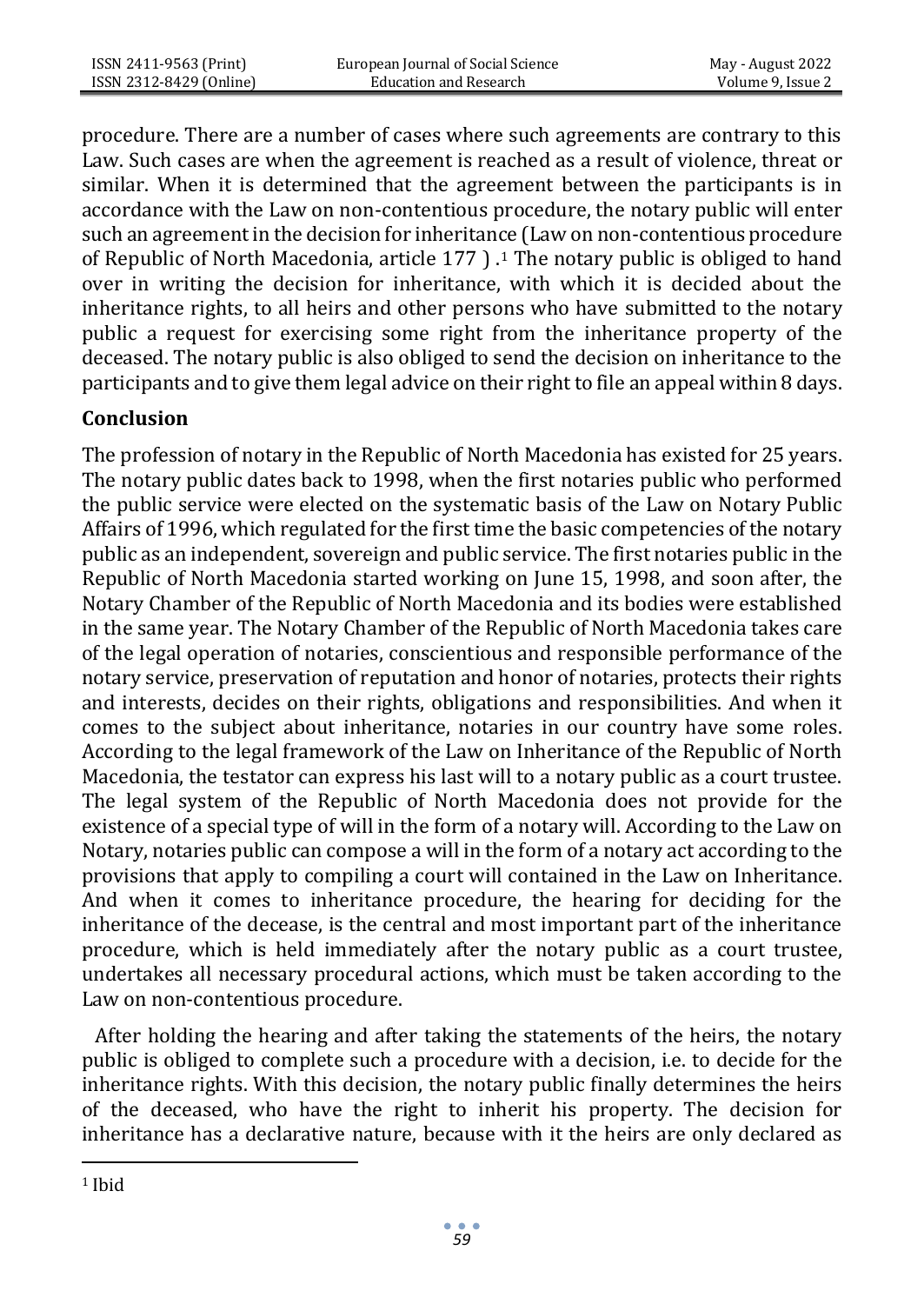heirs of the deceased. The final decision for inheritance should be submitted immediately to the Public Revenue Office, because the Law governing these taxes stipulates that the tax liability for payment of inheritance tax arises at the moment of the validity of the decision for inheritance. The notary public is obliged to hand over in writing the decision for inheritance, with which it is decided about the inheritance rights, to all heirs and other persons who have submitted to the notary public a request for exercising some right from the inheritance property of the deceased. The notary public is also obliged to send the decision on inheritance to the participants and to give them legal advice on their right to file an appeal within 8 days.

 So as a recommendations we think that even that notaries in our legal system play a huge role when it comes to inheritance in general and inheritance procedure as well, still we think that some changes should be made. Unlike the Law on Inheritance of the Republic of North Macedonia, which as lex generalis does not recognize the notary will, in comparative law the form of the notary will is widely accepted. The notary will is accepted in: Italian law, French law, Spanish law, German law, Russian law, Chinese law, Japanese law, Turkish law. Which means, we think that we need to have further studies in this topic and to make some research when it comes to the notary will which is accepted in majority of countries in Europe. And when those studies will be made we share our thinking that, we need to incorporate those forms of notary will into our legal rules.

 According to the solutions of comparative law, the notary will is present in many countries, and given the current competencies of notaries in the field of inheritance, we believe that it is necessary in the future reform of inheritance law to provide a notary will as a separate type of will within the Law on Inheritance of our country.

# **Bibliography**

- [1] Anne Barlow Cohabiting relationships, money and property: The legal backdrop - Journal of Socio-Economics 37(2):502-518, 2006.
- [2] Angel Ristov "The most important reforms in Book IV Inheritance relations from the Draft Civil Code of the Republic of North Macedonia", - SCI.E.NTIST "Civil Code of the Republic of North Macedonia: a factor for legal certainty and the rule of law" - the seminar "Civil Code and the reform of Macedonian inheritance law", organized by the Institute for Legal and Economic Research and Education "Juridika Prima"- Skopje, 2018.
- [3] Christandl Grego Succession rights for cohabitants, Edinburgh Law Review. Jan2020, Vol. 24 Issue 1, p138-143. nr./2020.
- [4] Dejan Mickovic "Contemporary tendencies in the inheritance legislation and the need for reforms of the Macedonian inheritance law in the Civil Code" - "Juridika Prima"- Skopje, 2018.
- [5] Jan Kok Cohabitation in Europe : a revange of history, Journal : The History of the Family , Volume 20, 2015.